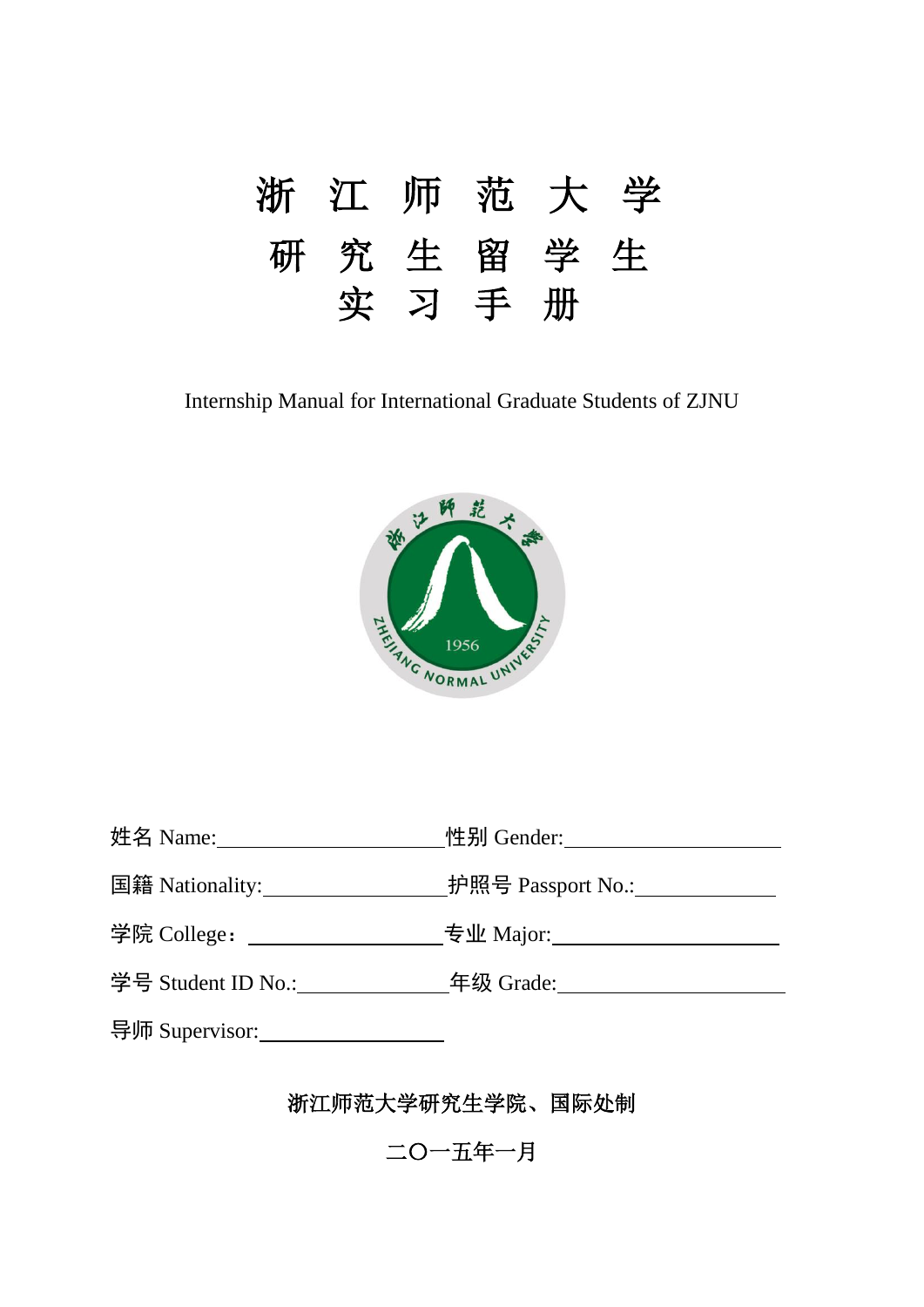## 说 明

### **NOTICE**

1.本手册专供研究生留学生使用。填表一律使用钢笔,要求字迹 清楚,保持完好。

2.实习者请认真阅读并签署《浙江师范大学研究生留学生实习安 全承诺书》并上交所在学院留学生管理老师。

3.学生实习结束后请实习单位在手册上填写意见并上交给所在学 院。

4.奖学金生到中国境外实习期间停发奖学金生活费,且不予补发。

5.本手册于 2015 年开始使用。

1.This manual is for international graduate students.Please fill the form by black pen clearly and neatly.

2. Please read and sign the "The security Commitment by International Graduate Students from ZJNU during Internship " seriously and submit it to the counsellor of college.

3.After the termination of internship please ask internship unit to fill the comments in this manual. Submit the manual to college when come back to school.

4. Scholarship student who has his/her Internship outside China would not get the monthly allowance.

5.This manual comes into effect in 2015.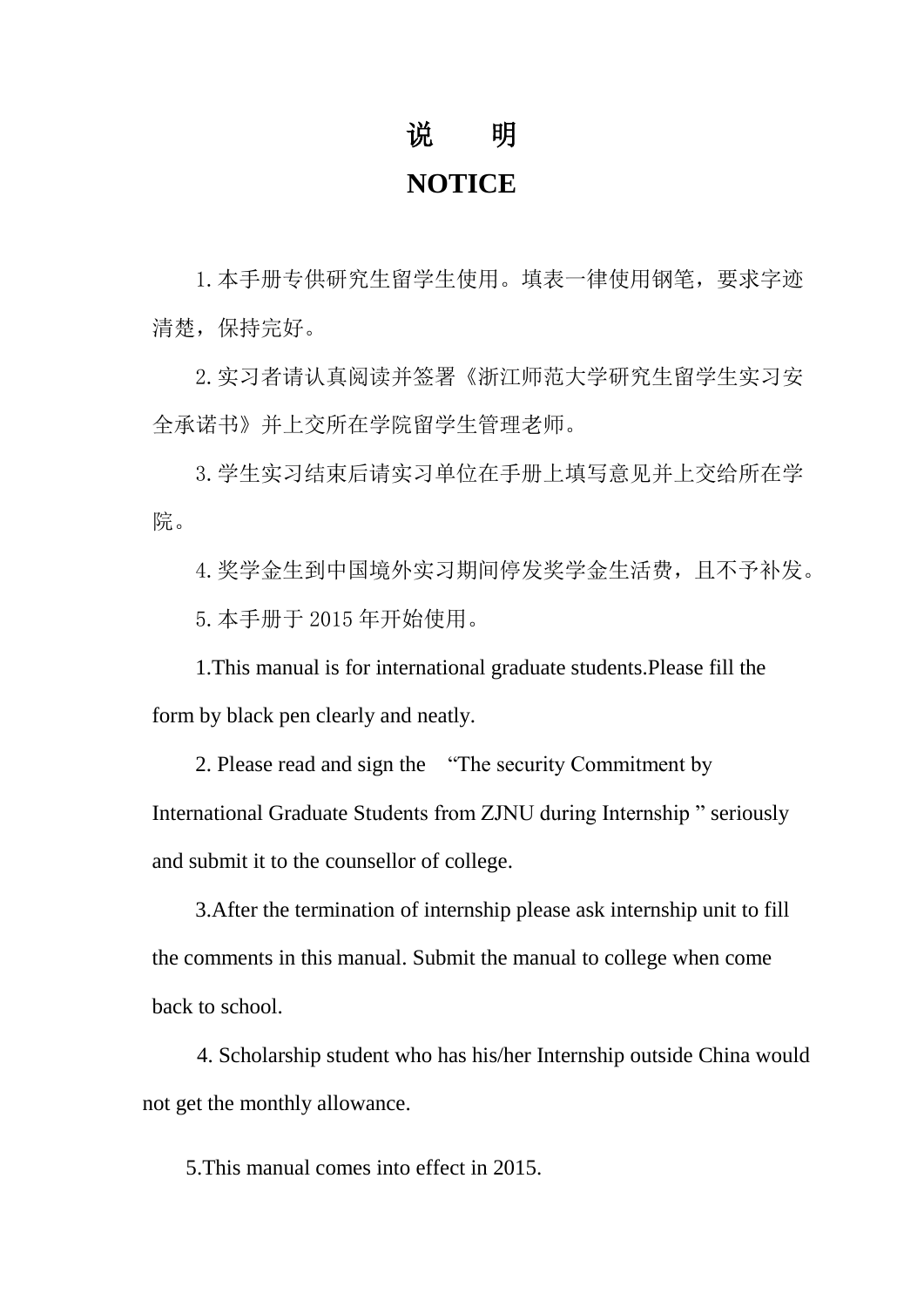实习情况表 Internship Form

| 姓名 Name:                                                                                                                                                                        |               |                   |                                   |                          |        |                |                |
|---------------------------------------------------------------------------------------------------------------------------------------------------------------------------------|---------------|-------------------|-----------------------------------|--------------------------|--------|----------------|----------------|
|                                                                                                                                                                                 |               |                   |                                   |                          |        |                |                |
| 电话 Phone:                                                                                                                                                                       |               |                   | E-mail:                           |                          |        |                |                |
| 学生类别: 口中国政府奖学金 (CSC Scholarship)<br>□孔子学院奖学金 (CIS Scholarship)<br>□浙江省政府奖学金 (ZJ Government Scholarship)<br>□浙江师范大学奖学金 (ZJNU Scholarship)<br>□其他 (Others)<br>□自费 (Self-Financed) |               |                   |                                   |                          |        |                |                |
|                                                                                                                                                                                 |               |                   |                                   |                          |        |                |                |
| 毕业时间 Date of Graduation: _______年 yy_____月 mm_____日 dd                                                                                                                          |               |                   |                                   |                          |        |                |                |
| 实习时间 Duration of internship: _____年 yy___月 mm___日 dd 至 to ______年 yy ___月 mm___                                                                                                 |               |                   |                                   |                          |        | $\boxminus$ dd |                |
| 实习单位 Internship Unit:                                                                                                                                                           |               |                   |                                   |                          |        |                |                |
| 实习地址 Internship adress:                                                                                                                                                         |               |                   |                                   |                          |        |                |                |
| 实习单位联系人                                                                                                                                                                         |               | 联系电话 Contact no.: |                                   | E-mail:                  |        |                |                |
| Internship Contacts:<br>实习计划 Internship Plan:                                                                                                                                   |               |                   |                                   |                          |        |                |                |
| 导师(学位点负责<br>人) 意见 Supervisor<br>(Head of MA<br>Program) 's                                                                                                                      | 签名/Signature: |                   | 辅导员意见<br>Counsellor's<br>Comments | 签名/Signature:            |        |                |                |
| Comments                                                                                                                                                                        |               |                   |                                   |                          |        |                |                |
| 学院(机构)<br>意 见<br>College (Institution)'s<br>Comments                                                                                                                            |               |                   |                                   | 签名/Signature:<br>盖章/Seal | _年 yy_ | _月 mm_         | $\boxminus$ dd |
| 研究生学院意见<br>The Graduate<br>Teaching<br>Department's<br>comments                                                                                                                 |               |                   |                                   | 签名/Signature:<br>盖章/Seal |        | 年 yy___月 mm    | $\Box$ dd      |
| 国际处意见<br>The Division of<br>International<br>Exchange<br>and Collaboration's<br>Comments                                                                                        |               |                   |                                   | 签名/Signature:<br>盖章/Seal |        |                |                |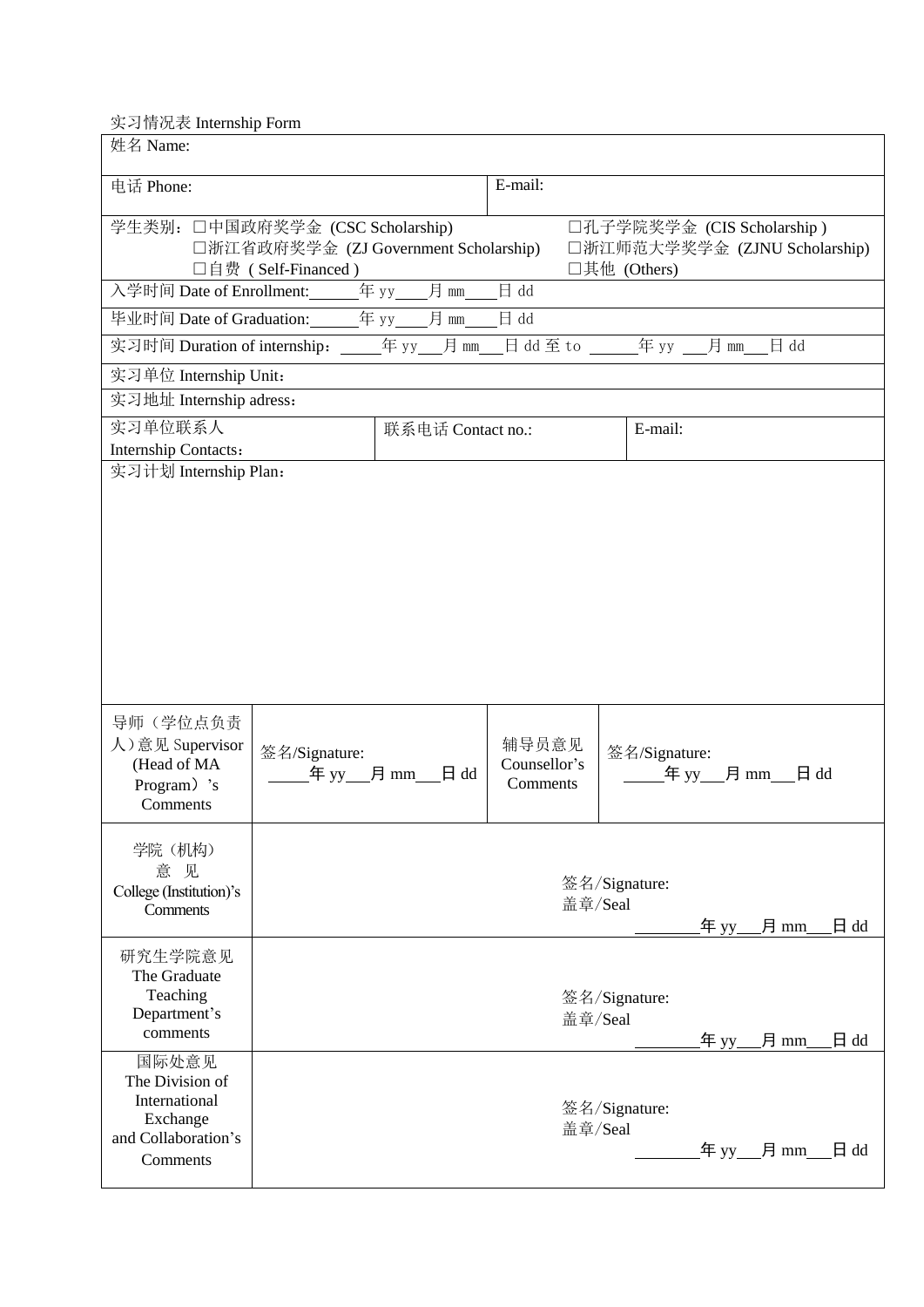实习内容 Internship Content: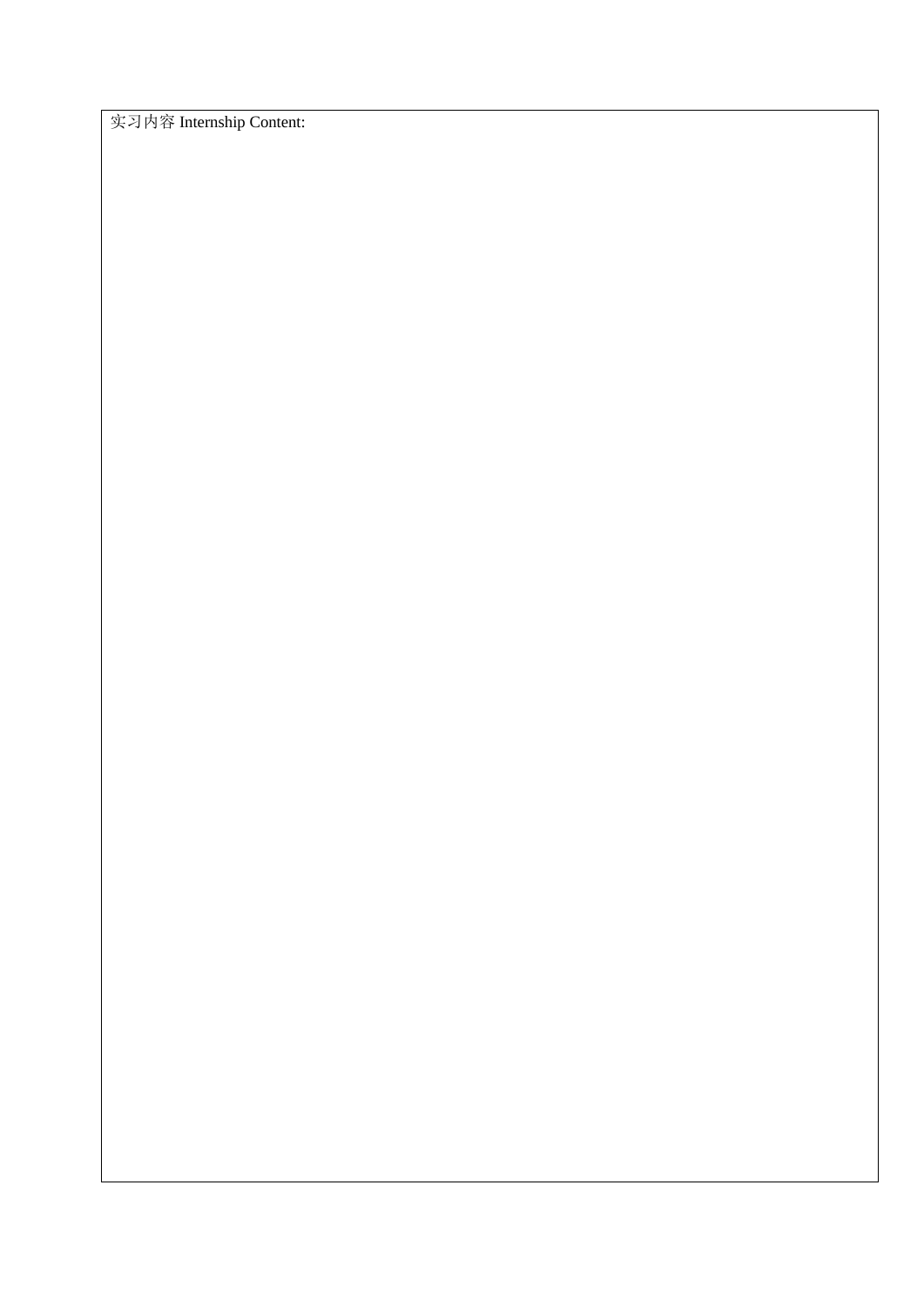实习单位意见 Internship Unit's Comments:

> 签名/Signature: 盖章/Seal

 $# yy$   $#$  mm  $#$  dd

学院或导师组对实习结果审核评定意见: College or Supervisor group's comments towards the internship result:

> 签名/Signature: 盖章/Seal

 $# yy$   $\n H mm$   $\n H dd$